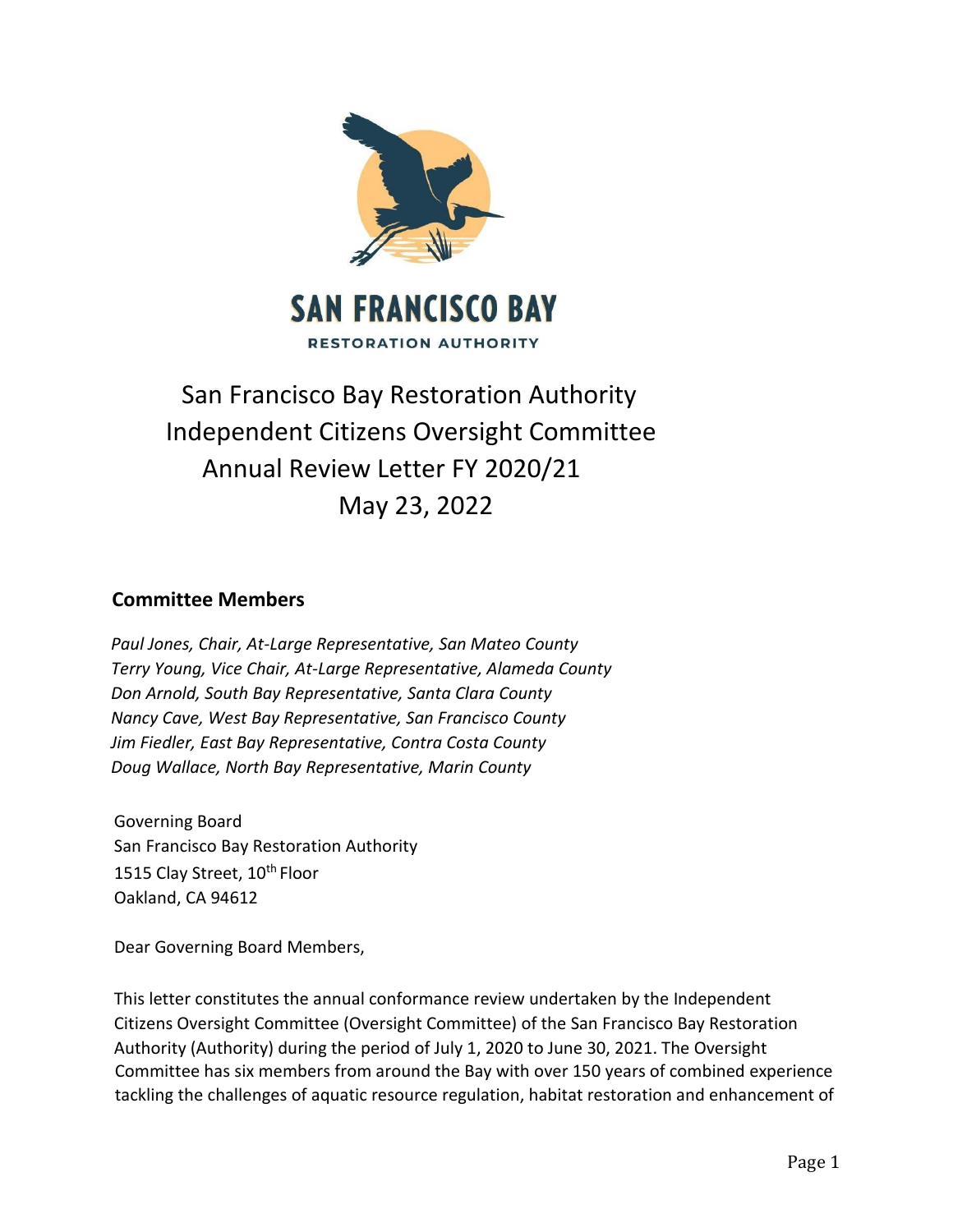the Bay's recreational resources. Individual committee members have a range of expertise in wetlands, restoration, water quality and supply, flood control, environmental and project monitoring, trail projects, and how best to select and implement projects. We have a breadth of experience managing government funding programs. Due to Covid 19 restrictions, we have operated virtually again this year, and while this has allowed the Oversight Committee to continue its mandate, we look forward to meeting in person again someday. Paul Jones remains our current Chair and Dr. Terry Young has continued as our Vice Chair. As it is referenced several times in this year's letter, we have included the Independent Citizens Oversight Committee Annual Review Letter FY 2019/20 as Appendix A.

## FINANCIAL MANAGEMENT

**As in past years, the Oversight Committee concludes that the Authority's financial management is sound, the staff workplan and budget are appropriate, and the project-based budget is well managed.** 

The Authority's financial reports for the fiscal year ending June 30, 2021 are clearly presented and once again have received a clean and unmodified audit. Collections of tax revenue are performed in accordance with Measure AA and the resulting funds are kept in appropriate, minimum-risk accounts until expended.

The Oversight Committee reviewed not only the Authority's Fiscal Year 2020-21 Operating Budget, which details administrative expenses, but also the staff workplan. We note that the workload related to grant management has increased dramatically during these five start-up years, and that it can be expected to increase yet further before leveling off at some point in the future when new restoration projects are balanced by the completion of earlier projects. Moreover, the staff recently was tasked with new aspects of operations related to equity, including the new Community Grants, which it has managed successfully. Given these growing needs for staff resources, the Oversight Committee concludes that the allocation of income (5% of tax revenue as well as interest earnings) to the Operating Budget was appropriate in Fiscal Year 2020-21.

With respect to the Authority's fiscal year 2020-21 Project-based Budget, the Oversight Committee finds that the Measure AA funds are well-managed. The funds available from current tax proceeds as well as carryovers from past years meet or exceed the commitments made for project funding and continued Authority operations. As of the end of the fiscal year, the cost to complete existing grants was \$59.7 million compared with \$63.9 million of funds available for this purpose. The Authority is efficiently managing taxpayer funds, having awarded or spent about 95% of the available funds over the course of its first four years.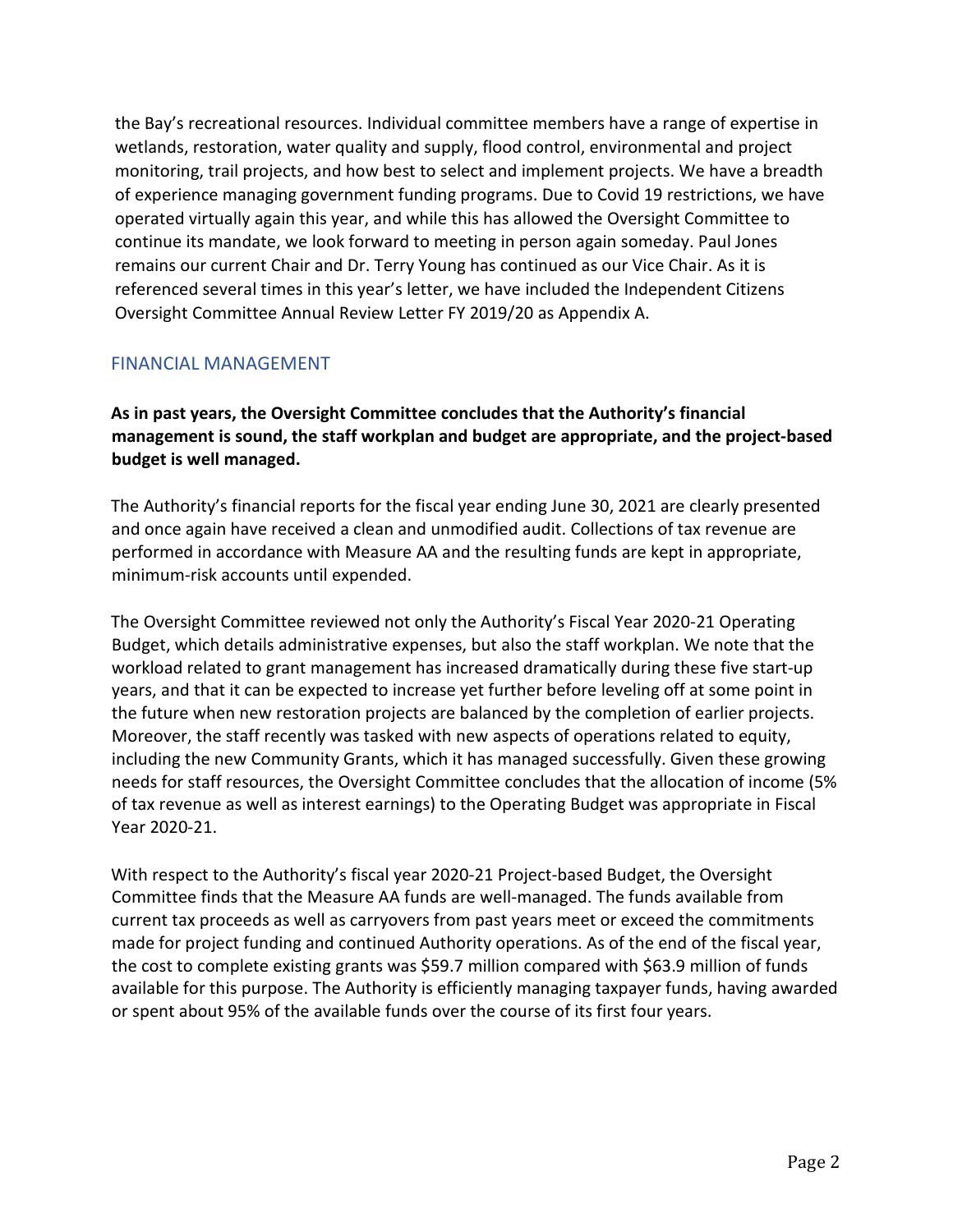## PROJECT SELECTION, MANAGEMENT, AND IMPLEMENTATION

**The Oversight Committee concludes that the restoration projects have been selected in accordance with Measure AA goals and that procedures for project management and implementation are fundamentally sound. In addition, innovations in project management, such as the Bay Restoration Regulatory Integration Team (BRRIT), not only increase the efficiency with which Measure AA funds can be used, but also benefit the smooth permitting of other restoration projects in the Bay Area.**

The Authority has developed criteria for project selection that appropriately evaluate a project's eligibility and consistency with Measure AA objectives, as well as consider the nature of a given project's long-term impact. As a result, the collection of funded projects is on its way to meeting Measure AA's Campaign Goals and related performance measures (see Annual Report FY 2020-21).

The types of grants awarded this year deserve mention. Many of the new projects added this fiscal year fund the design and regulatory documentation of potential future projects. Three of the newly-funded projects remove ecosystem stressors – that is, components of the existing Bay system that harm or otherwise disrupt the natural system. Three of the projects focus primarily on building capacity for community engagement in planning and decision-making. The Committee affirms the importance of providing support for each of these types of projects using Measure AA Funds.

In its FY 2019/20 Annual Review Letter from last year, the Oversight Committee recommended that the criteria used to score proposed projects ultimately be supplemented in order to more explicitly evaluate the way that an individual project would contribute to landscape-scale ecological values. We stand by that recommendation and incorporate here by reference the detailed explanation that we provided at that time (see "Tracking Campaign goals, Performance Measures, and Beyond" in Appendix A, page 7). Until that recommendation can be implemented, however, we have an interim suggestion. As part of the current scoring system, project reviewers assess a range of criteria, including three that relate specifically to ecological attributes: 1) "greatest positive impact"<sup>1</sup>; [2](#page-2-1)) "greatest long-term impact"<sup>2</sup>; and 3) consistency

<span id="page-2-0"></span><sup>1</sup> *The SFBRA's 2021 Request for Proposals (RFP) states the greatest positive impact* refers to projects that demonstrate, through the use of established best available scientific knowledge; adopted regional and local plans; and relevant studies, the greatest potential benefits to the Bay ecosystem. In addition, they include restoration projects that provide co-benefits, including, but not limited to, improved flood protection, public access and recreational amenities, beneficial reuse of dredged material and carbon sequestration.

<span id="page-2-1"></span><sup>&</sup>lt;sup>2</sup> The SFBRA's 2021 RFP states the greatest long-term impact refers to projects that best demonstrate an ability to provide benefits over long timeframes despite the potential for changing circumstances such as changes in freshwater supply, sediment delivery, species composition, and rising sea levels. Projects should use the best available science to incorporate future climate variability, ideally providing resilience across multiple climate change scenarios.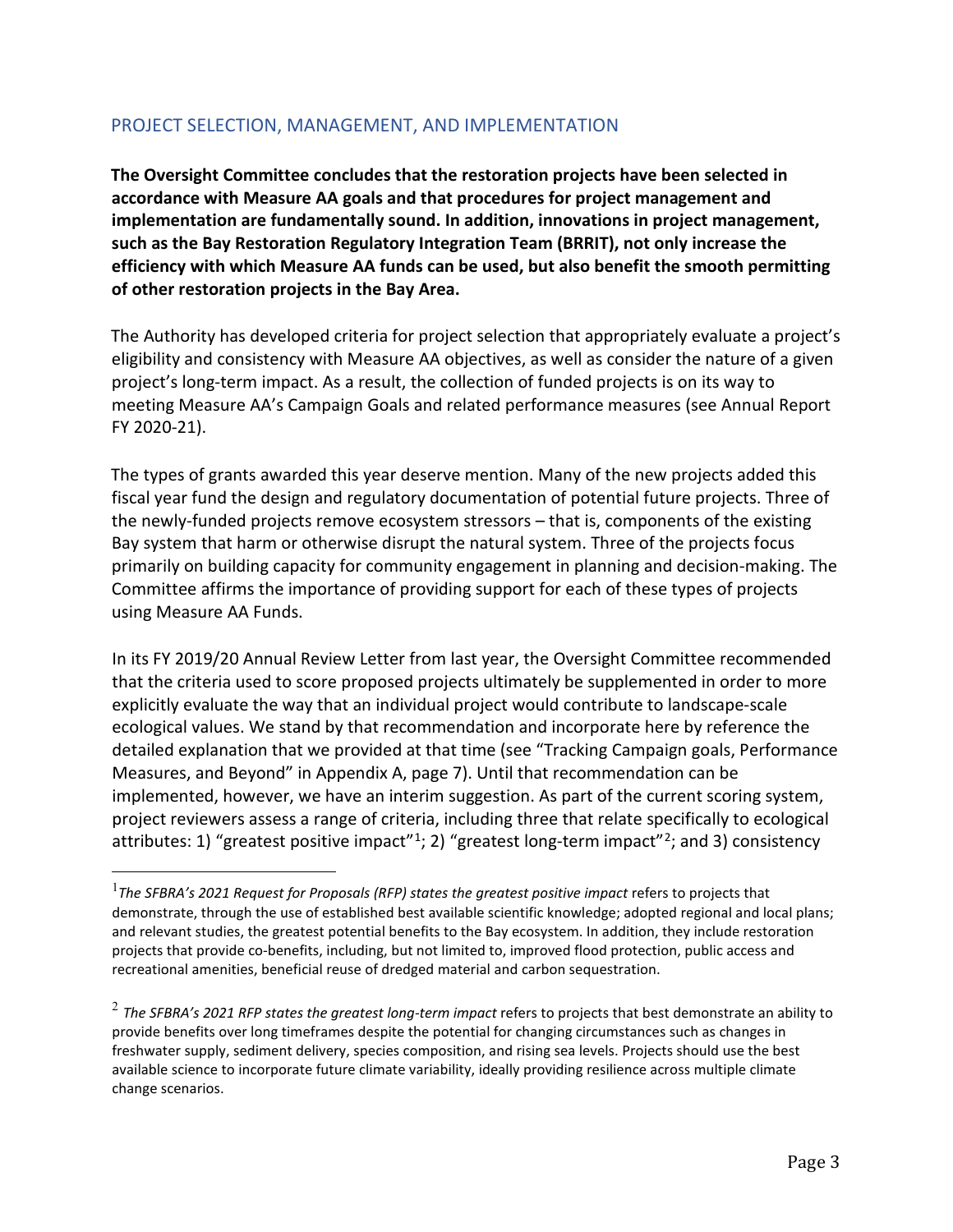with a list of studies and policies that relate to landscape-scale planning (e.g., the Baylands Ecosystem Habitat Goals Science Update 2015, the Sonoma Creek Baylands Strategy, various ecosystem and species recovery plans, and the like). The assessments of these three criteria provide valuable information as to how the project will benefit Bay-wide ecological condition and resiliency and should not be difficult to locate as they are currently (i.e., go to the website; go to the individual project page; click on the link to the staff recommendation; read to the bottom). Instead, we recommend that this discussion be summarized prominently on the website, and in the annual report. It is important information for the public to know about project selection and the wise use of taxpayer funds.

As mentioned above, the Authority recently added a Community Grants Program that empowers communities to have a greater voice in the design of large restoration projects as well as greater access to funding for smaller projects. We commend the Authority for its implementation of this important program.

The BRRIT continues to provide a crucial, organized interagency forum to assist applicants to work through permitting issues that might otherwise seriously delay or scuttle the implementation of restoration projects. The BRRIT has created a process for elevating issues to the agency management levels best able to provide solutions; has developed useful metrics to track its own performance; is continuing to assess and potentially add to those metrics (e.g., supplementing or replacing the time required to obtain permits with completion of the permit on the timeline needed for the project to proceed); and is measuring up well against those metrics. In addition, the BRRIT already has a track record of identifying and providing tools to respond to challenging permitting issues, such as the complications of decreasing the extent of one type of natural habitat in order to create a different type of natural habitat. We note that wrestling with this "type conversion" issue was aided by funding from EPA for an outside consultant to assist the BRRIT, and we support continued use of such consultants, as needed. In sum, the Oversight Committee continues to enthusiastically support the BRRIT, and we are optimistic that these early successes will result in shortened timelines for permitting in the future.

**Based on our review, the Oversight Committee recommends that the BRITT not only be continued, but scaled up in order to meet the escalating demands for permitting of both restoration and related climate change adaptation projects.**

**Last year, the Oversight Committee recommended that the Authority seek to improve the efficiency of project monitoring required by multiple agencies through coordination and streamlining under the auspices of the BRRIT and the Wetlands Regional Monitoring Program (WRMP). The WRMP and the BRITT, working together, should ensure that projects are complying with monitoring-related permit conditions, have cost-effective monitoring requirements, and contribute to our collective understanding of the ambient condition of our wetland resources surrounding the Bay. We reiterate that recommendation here.**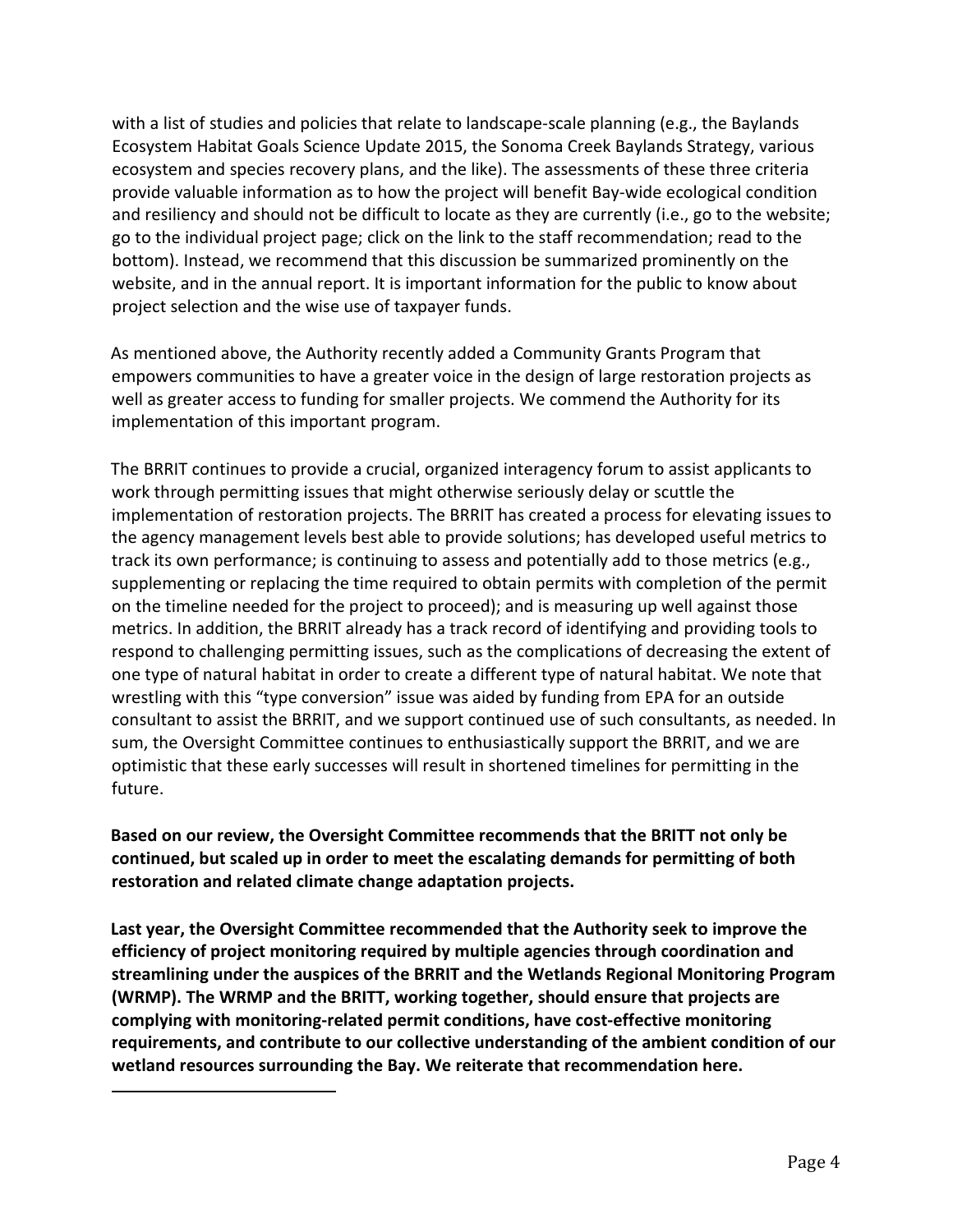## PROJECT TRACKING AND COMMUNICATIONS

**The Annual Reports and the Authority's website provide fundamental information to the public about the projects it has funded and the cumulative benefits of the visionary restoration program that the voters launched with Measure AA.**

The Annual Reports and the website, supplemented by the EcoAtlas, track consistent metrics from year to year so that the public can measure progress towards restoration goals. In addition, the Annual Report FY 2020-2021 described the Authority's efforts with regard to equity and its Community Grants program, which is important public information that otherwise might be overlooked. Similarly, the Annual Report FY 2020-2021 contained excellent text and graphics (see "Interconnected Bay Ecosystems") that explained the interdependence of the suite of Bay habitats that are being restored. We applaud this use of the Annual Report as an educational tool, and recommend that similar graphic tools be included in upcoming digital annual reports that summarizes progress by the Authority to date.

Although the current suite of performance measures is a good beginning, the Oversight Committee reiterates its recommendations from last year's FY2019/20 Annual Review Letter regarding the development of a more robust set of performance measures for the restoration of the ecological system as well as for community benefits. Rather than repeat these here, we again incorporate them by reference (see Tracking Campaign Goals, Performance Measures, and Beyond, Appendix A, page 7). The Oversight Committee respectfully suggests that the use of such system-wide, spatially-relevant metrics could improve the targeting of Measure AA expenditures.

Similarly, the Oversight Committee recommended last year that, as a subset of the abovereferenced effort, selected metrics be developed to assess ecosystem function as well as ecosystem extent (Appendix A, page 8). We are pleased that the WRMP is developing a set of indicators related to wetland condition and distribution, and is working with the Authority to align the Authority's performance metrics with WRMP indicators. This is an important step forward, and we applaud the use of Measure AA funds to support this effort.

**In sum, the Oversight Committee reiterates its FY2019/20 recommendation that the Authority supplement its current performance measures with a more robust suite of measures that reflect important ecological characteristics (such as landscape pattern and ecosystem functioning), as well as measures that reflect additional community values. In addition, we recommend that the Authority continue to improve its ability to communicate these benefits to the public.**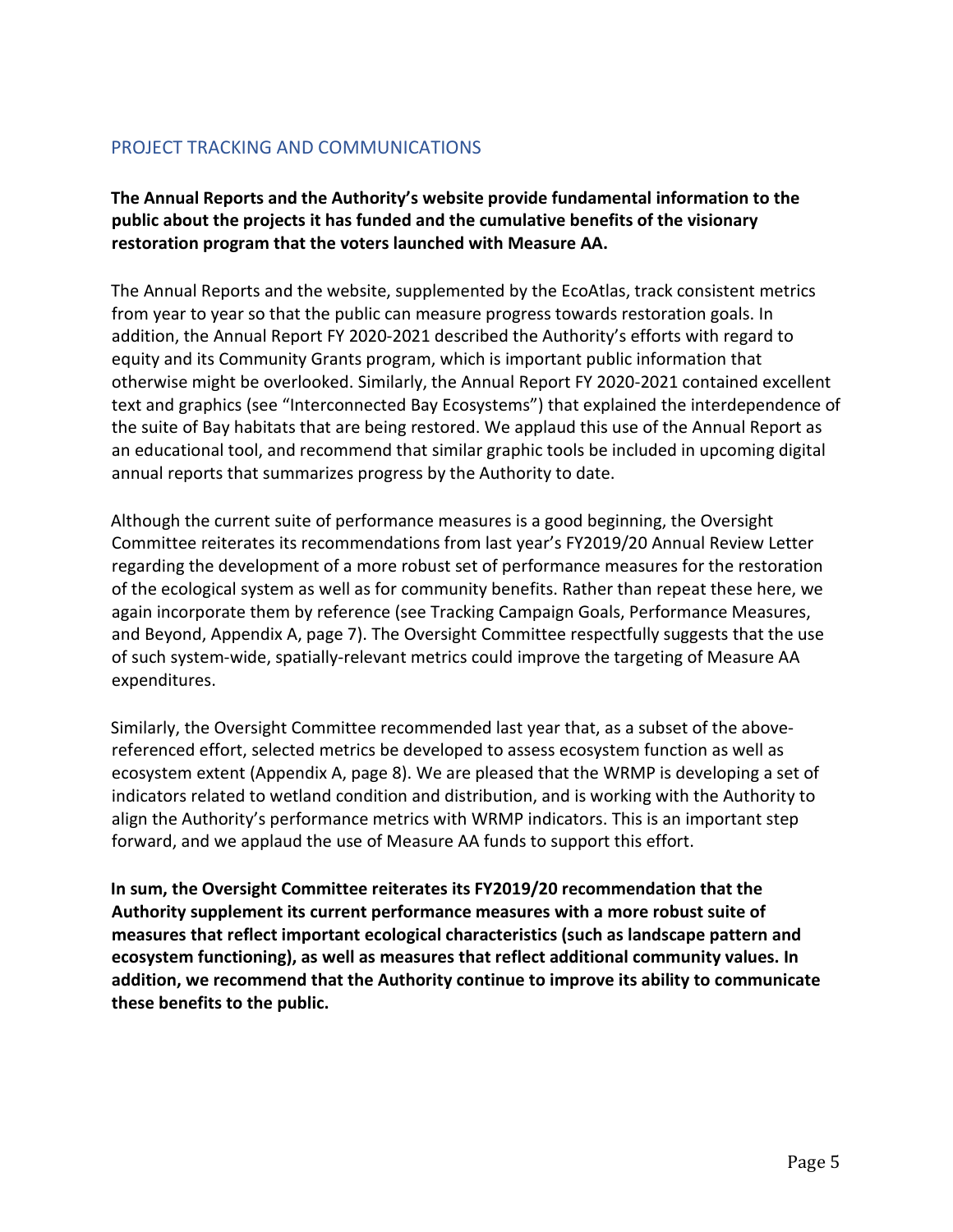## LOOKING TO THE FUTURE

Substantial additional funding from the state and federal governments for projects related to restoration and climate change resiliency will become available during the next few years, complementing the funds available from Measure AA. We believe that the effort of the Authority is a down payment on the investment needed to restore the San Francisco Bay ecosystem.

**Accordingly, it is more important than ever to update the overall restoration goals for San Francisco Bay – not just those directly related to Measure AA – and to report on the Authority's work with reference to this larger context. The Oversight Committee raised this issue in its letter last year (Appendix A, page 6), and we reiterate it here.**

**The Oversight Committee recommends that the Authority continues to work cooperatively with other salient Bay Area entities to communicate to the public both the long-term restoration needs of the Bay and the benefits of Measure AA funds as a component of that effort, and to highlight these benefits in the upcoming annual report.**

**In conclusion, the Oversight Committee finds the Authority is expending public funds in a responsible manner that significantly is contributing to the restoration of wetland and associated Bay habitats, while providing jobs, recreational opportunities, and societal benefits for the citizens of the San Francisco Bay Area.**

This report was approved by the Independent Citizens Oversight Committee at its meeting held on May 23, 2022.

Respectfully Submitted,

Sun gave

Paul Jones Independent Citizens Oversight Committee, Chair

Appendix A: Independent Citizens Oversight Committee Annual Review Letter FY 2019/20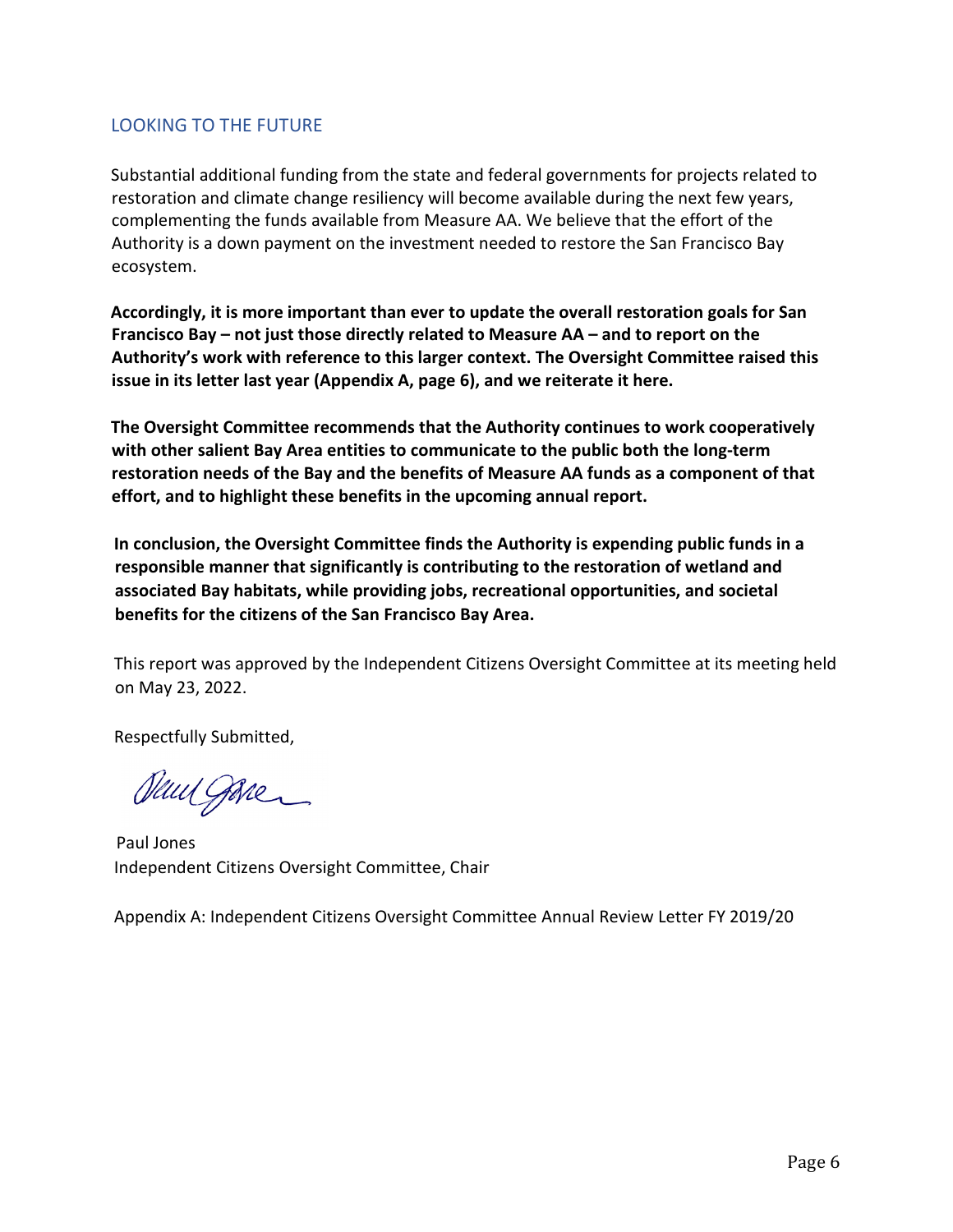Appendix A



# San Francisco Bay Restoration Authority Independent Citizens Oversight Committee Annual Review Letter FY 2019/20 May 27, 2021

## **Committee Members**

*Paul Jones, Chair, At‐Large Representative, San Mateo County Terry Young, Vice Chair At‐Large Representative, Alameda County Don Arnold, South Bay Representative, Santa Clara County Nancy Cave, West Bay Representative, San Francisco County Jim Fiedler, East Bay Representative, Contra Costa County Doug Wallace, North Bay Representative, Marin County*

Governing Board San Francisco Bay Restoration Authority 1515 Clay Street, 10<sup>th</sup> Floor Oakland, CA 94612

Dear Governing Board Members,

This letter constitutes the annual conformance review undertaken by the Independent Citizens Oversight Committee (Oversight Committee) of the San Francisco Bay Restoration Authority (Authority) during the period of July 1, 2019 to June 30, 2020. The Oversight Committee has six members from around the Bay with over 150 years of combined experience tackling the challenges of aquatic resource regulation, habitat restoration and enhancement of the Bay's recreational resources. Individual committee members have a range of expertise in wetlands, restoration, water, flood control, environmental and project monitoring, trail projects and how best to select and implement projects. We have a breadth of experience managing government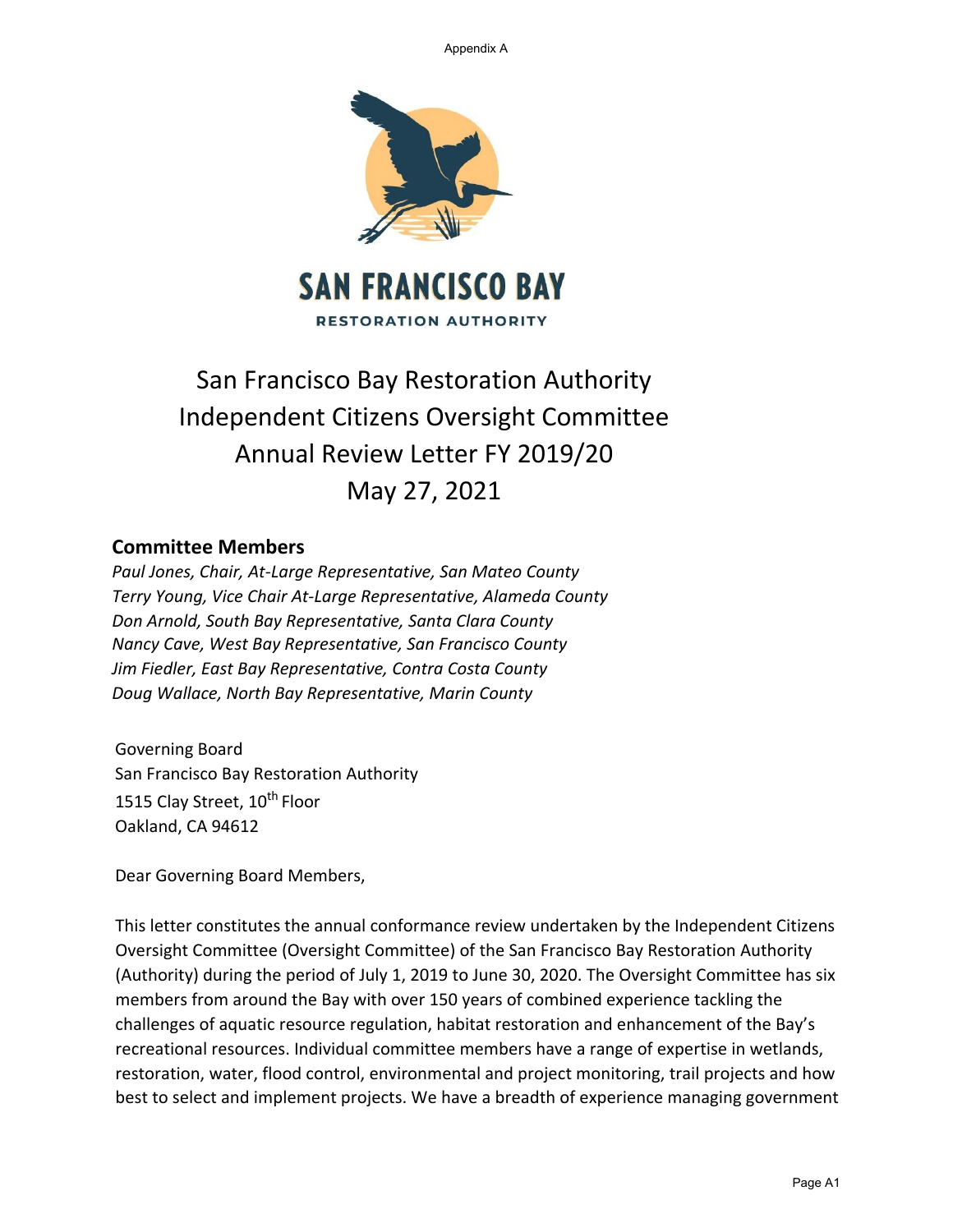funding programs. Due to Covid 19 restrictions, we have operated virtually again this year, and while this has allowed the Oversight Committee to continue its oversight mandate, we look forward to meeting in person again someday. Paul Jones is our current Chair and Dr. Terry Young has agreed to be the new Vice Chair.

Our oversight review has included the language and history of Measure AA itself, the FY 2019- 2020 Annual Report, the Staff Work Plan and Budget for FY 19/20 and the associated FY 19/20 financial statements, the independent auditor's report for FY 19/20, and the recommended Grant Program Round 4 projects. In addition, we have had presentations on the Wetland Regional Monitoring Program (WRMP), the Bay Restoration Regulatory Integration Team (BRRIT), the independent auditor's report, and the Staff Work Plan and Budget for FY 19/20. We reviewed our recommendations from last year and discussed how Authority staff has been addressing those recommendations. We have interviewed the Authority Staff to better understand their recommendations on several financial and program decisions. Based on our review, we have come to the following conclusions and recommendations.

- The Authority received another clean audit report from an independent auditing firm, is using sound fiscal management, and is spending the funds raised by Measure AA in conformance with the law. The Authority Staff continues to operate efficiently and effectively, advancing the Authority's business during the Covid-19 Shelter-in-Place Orders.
- The Authority is continuing to pursue a solid selection and implementation process for restoration projects as envisioned by Bay Area voters when they approved this historic measure to increase the health and resilience of the Bay. It has authorized numerous high-quality restoration projects that will provide important environmental, recreational and climate adaptation benefits for the Bay Area. In addition, the Authority is continuing its important work to improve efficiency in permitting restoration projects; the Oversight Committee supports this work and recommends its continuation and expansion.
- The Authority Staff continues to be open and receptive to our inquiries and recommendations. They have progressed on all, and completed some, of the recommendations made in past years by the Oversight Committee, including addressing issues related to engaging communities of color.
- Understanding that the restoration funded by Measure AA is only a fraction of what will ultimately be needed to achieve its overarching goals, the Oversight Committee recommends that the Authority evaluate updated information regarding optimum restoration goals, then use this analysis to inform and nurture restoration projects as well as to document the value of the sum of the restoration work. We suggest that the Wetlands Regional Monitoring Program (WRMP) will be a useful tool in this effort.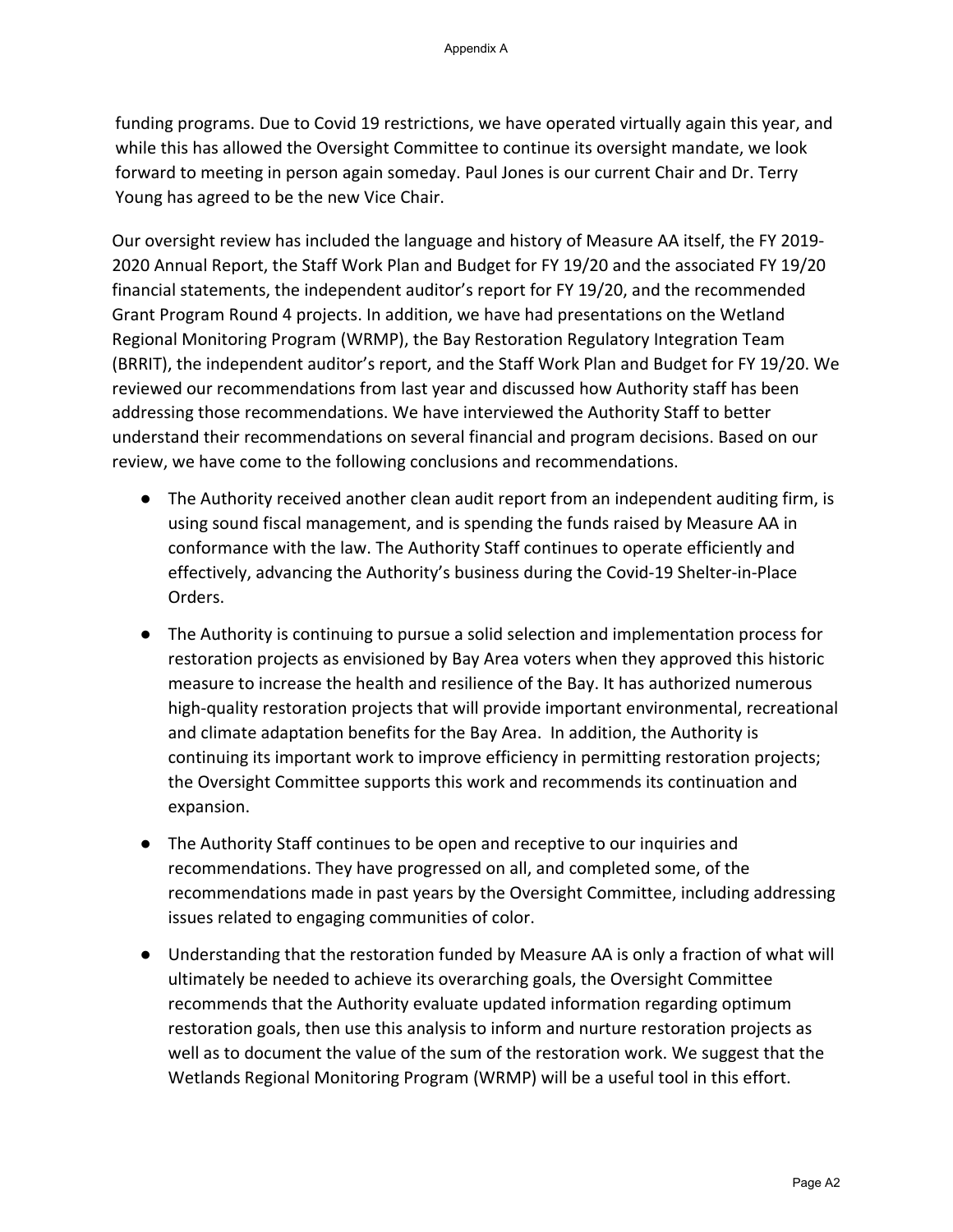● The Oversight Committee recommends that the Authority ramp up its efforts to communicate to the public the benefits – both for the Bay and its surrounding communities -- of the restoration funded by Measure AA. In addition, we recommend that this communication effort incorporate a discussion of the scale and timing of the future restoration needs of the Bay, given what we now know about accelerating sea level rise. We also recommend that the Authority continue to improve the clarity and detail of its reporting on individual projects in modes that are easily accessible to the public.

#### **Overall Financial Tracking**

It is abundantly clear to the Oversight Committee, now in its third review cycle, that the Authority is on solid financial footing. It has three clean, unmodified, and unadjusted audits of its finances. While not necessarily a rule, we generally feel that organizations with excellent financial management tend to have equally good management in other aspects of their operations. This appears to be the case with the Authority. It has efficiently allocated approximately 84% of its available funds over the past 3 years, and has managed the flow of funds so that sufficient reserves are available to complete the authorized projects. As detailed in the Annual Report, the expenditures for administrative costs are within the 5% cap set by Measure AA. These are excellent indicators that the Staff, Advisory Committee, and Governing Board are all doing their best to effectively manage the program.

As stated last year, the Oversight Committee recommends the Authority clarify that funds have been authorized, committed, programmed, and obligated to specific projects, even if not yet spent by project applicants. We understand that Staff is working on new graphics to better address this recommendation. The new graphics will give readers a sense of when funds will be actually spent. For example, in Table 4 of the Annual Report, it can be misconstrued by the reader that the "Remaining Grant Balance" is an amount unallocated by the SFBRA when in fact it represents allocated funds that remain to be spent by the project sponsor from the original award amount. Perhaps in a sidebar of the Report, Staff could explain, as we suggested last year, the entire project funding and financial tracking process and how it takes time to move a project from a Board authorization to grant agreement and work program, and then to invoicing for multiple years of funding as the approved project is implemented.

The Oversight Committee recommends that, as part of each planning grant, the potential sources of funding to complete the project – and the likelihood of obtaining these funds -- be highlighted for the Governing Board, Advisory Committee, Oversight Committee, and the public. It is important to assure all involved that planning dollars flow to projects that have a high likelihood of eventually being funded from some source.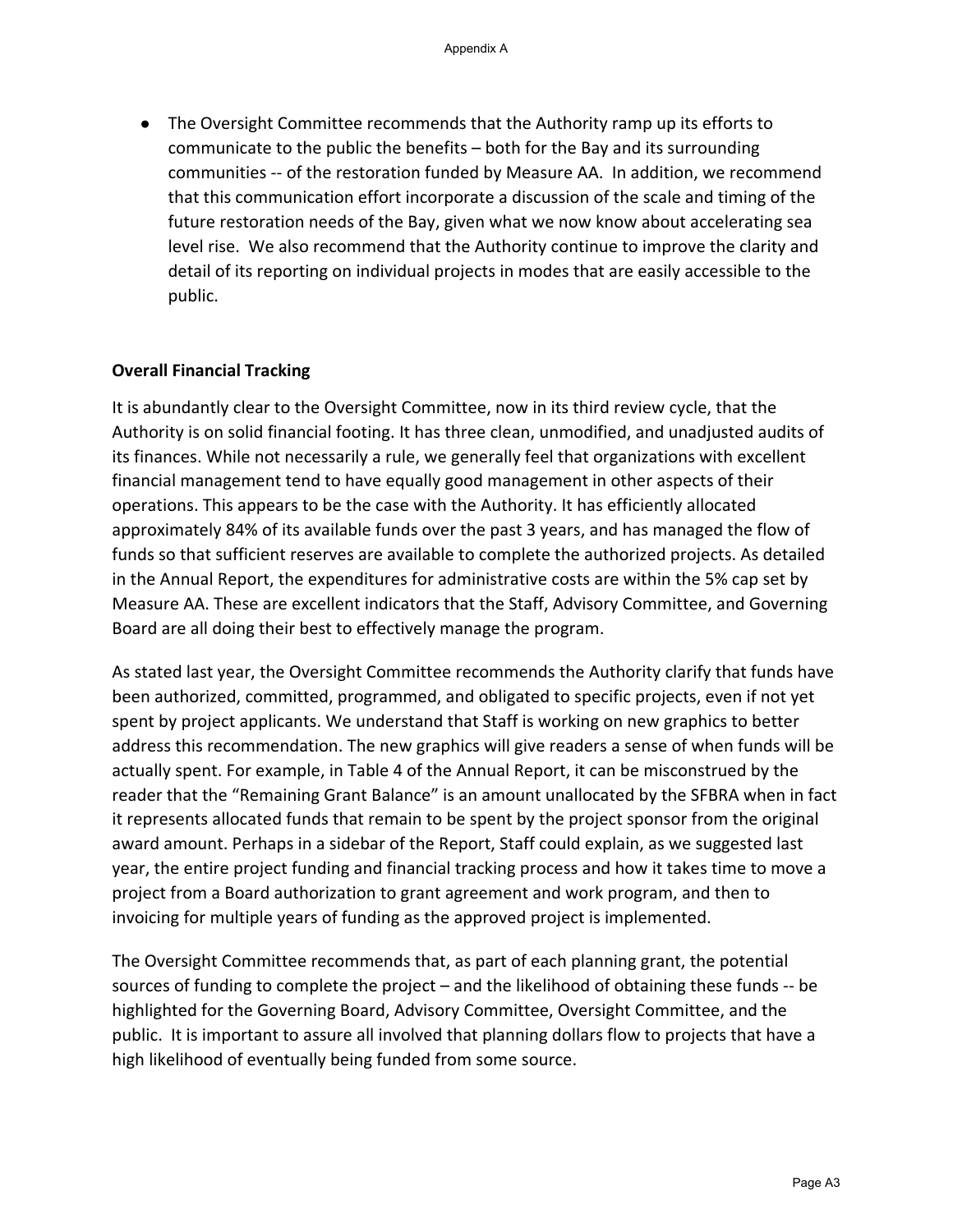### **Project Selection**

The Governing Board authorized four new projects in FY 19/20, in addition to funding eleven projects authorized in previous fiscal years. The new projects (San Pablo Baylands Collaborative Protection and Restoration Project, Lower Walnut Creek Restoration Project, North Richmond Shoreline Living Levee Project, and the Coyote Hills Planning Project) each contribute to three of the four types of programs authorized by Measure AA, and collectively they contribute to all four program types. Similarly, each of the new projects relates to at least six of the nine priorities listed in Measure AA, and they collectively cover all of the listed priorities. The Authority's project selection and funding, therefore, is in conformance with both the letter and the spirit of Measure AA.

The Oversight Committee is pleased to note that many of the new projects will increase the complexity of the habitat matrix, improve habitat connectivity, and provide transition zones that can be used as refugia for wildlife as well as marsh migration as the sea level rises. All of these important landscape characteristics improve the overall ecological health and resilience of the region. In addition, two of the projects will provide important improvements to shoreline access and quality of life in underserved communities. The Oversight Committee also recognizes that the North Richmond project may provide benefits far beyond its boundaries as an example of how collaborative planning for healthy natural and human communities in the face of climate change can occur at scale when multiple jurisdictions, landowner types, and habitats all are involved. In this regard, the project is similar to the BRITT because it attempts to address an issue that otherwise will impede the Bay Area's ability to implement restoration and resiliency improvements efficiently.

## **Staff Work Plan and Operating Budget**

As in past years, we reviewed the staff work plan and operating budget. We continue to commend Staff for the quality and efficiency of their work, even as it predictably increases in both scale and complexity. Although administrative costs have been increasing, it is expected that the work load will reach a dynamic equilibrium between new and completed projects that will allow these costs to remain within the cap set by Measure AA.

The Oversight Committee continues to believe it is important for those of us involved in environmental restoration efforts to reach out to communities of color. As we stated last year, "these communities have historically not been meaningfully consulted or engaged in environmental decision-making even though they have often been disproportionately impacted by pollution and health hazards. We believe it is important to ensure that they have equal access to the decision-making process and have a healthy place to live, learn, work, and enjoy the benefits of improved access to nature." Such access is particularly important given the direct threat many communities will face from sea level rise. The Oversight Committee has noted that, in addition to commissioning the report, "Establishing an Equity and Community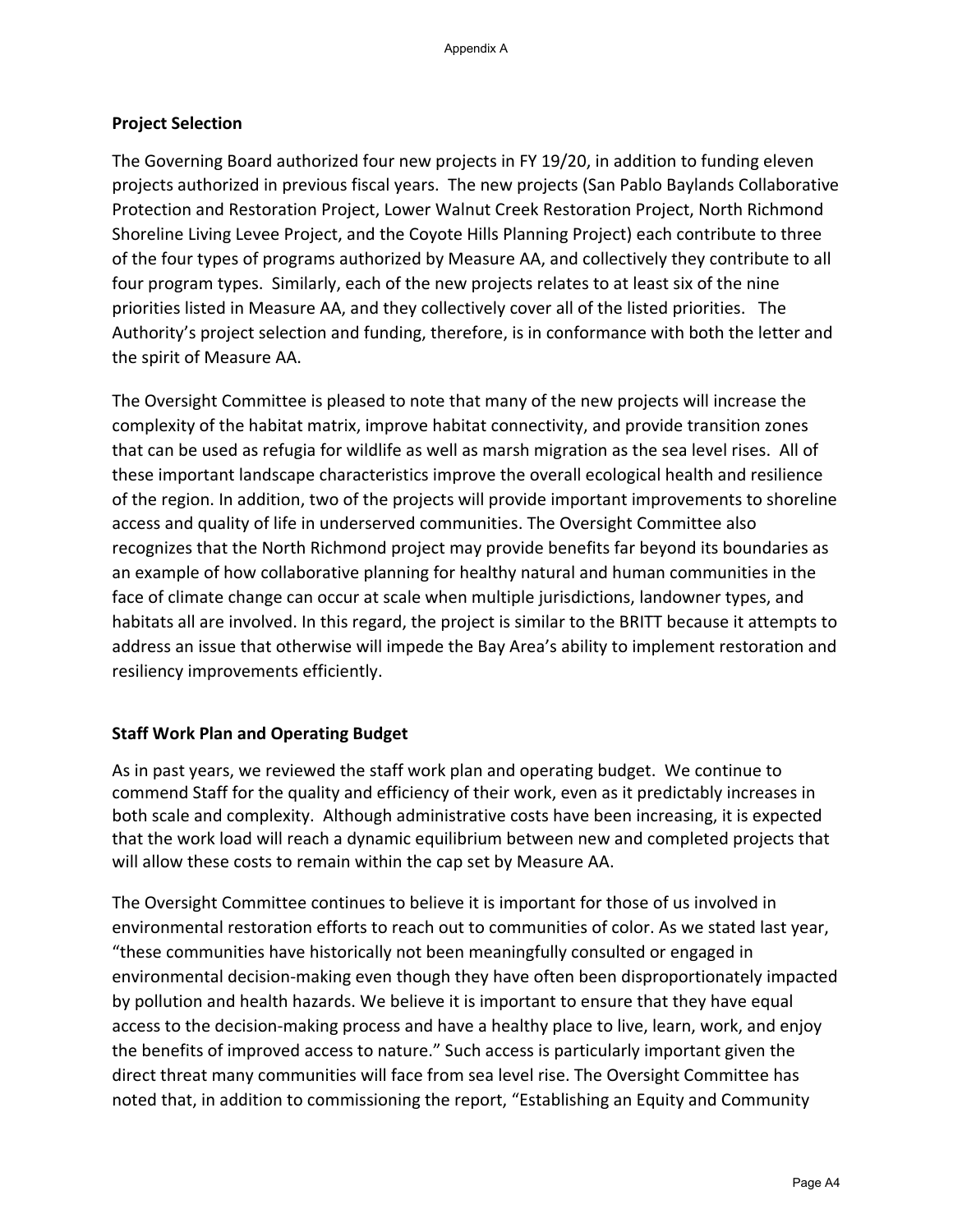Engagement Program that Benefits Economically Disadvantaged Communities", the Authority has continued to shape these reforms (for example, creating the Economically Disadvantaged Communities Reference Sheet available on the website). We recommend that the Authority continue its expanded engagement with economically disadvantaged communities and communities of color.

#### **Interest Income**

We continue to support the current allocation of interest to the operating budget, particularly while ballot costs are still being paid. However, the Oversight Committee continues to encourage the Authority to improve its future estimates of interest income and allocate that income in future budgets to best meet the needs of the overall program.

#### **Authority's Efforts to Address Oversight Committee Recommendations**

The Authority has done an excellent job of addressing issues raised by the Oversight Committee during the past two review cycles. We appreciate that a concerted effort will be made in the coming year to address the issue of project funding cycles, including the creation of a graphic that will show the amounts funded, spent to date, and remaining balance (both for a given project and cumulatively for all projects and all years). We also very much appreciate Staff reaching out to disadvantaged communities and efforts to fill regional project gaps. We also understand from Staff presentations that, while currently there are no projects funded for the Campaign Goal areas of "shellfish habitat" and "submerged aquatic vegetation," there have been talks with prospective project applicants in those areas. We are hopeful that these discussions will yield successful project applications in the near future.

#### **San Francisco Bay Restoration Regulatory Integration Team (BRRIT)**

The Oversight Committee continues its strong support of the BRRIT. It is an important tool to ensure that projects comply with various regulatory requirements in an efficient manner, ideally resulting in lower costs and greater benefits for the protected Bay environment. During this fiscal year, the BRRIT is fully staffed and trained. It is showing promise for improving the permitting process for the participating agencies. It has initiated the pre-application and permitting processing for 18 projects as well as completing related administrative tasks.

The Oversight Committee recommends that the BRRIT and Authority Staff more actively communicate to the public the importance of the BRRIT process as well as the amount of time and resources it has saved. We understand that the BRRIT currently is engaged in developing quantitative measures to track its performance, which may well address this recommendation. In addition, Staff should assess how the BRRIT could be improved. Most importantly, we are concerned that the BRRIT continue into the future fully funded and staffed for the continued success of Measure AA goals. In sum, the Oversight Committee supports the BRRIT,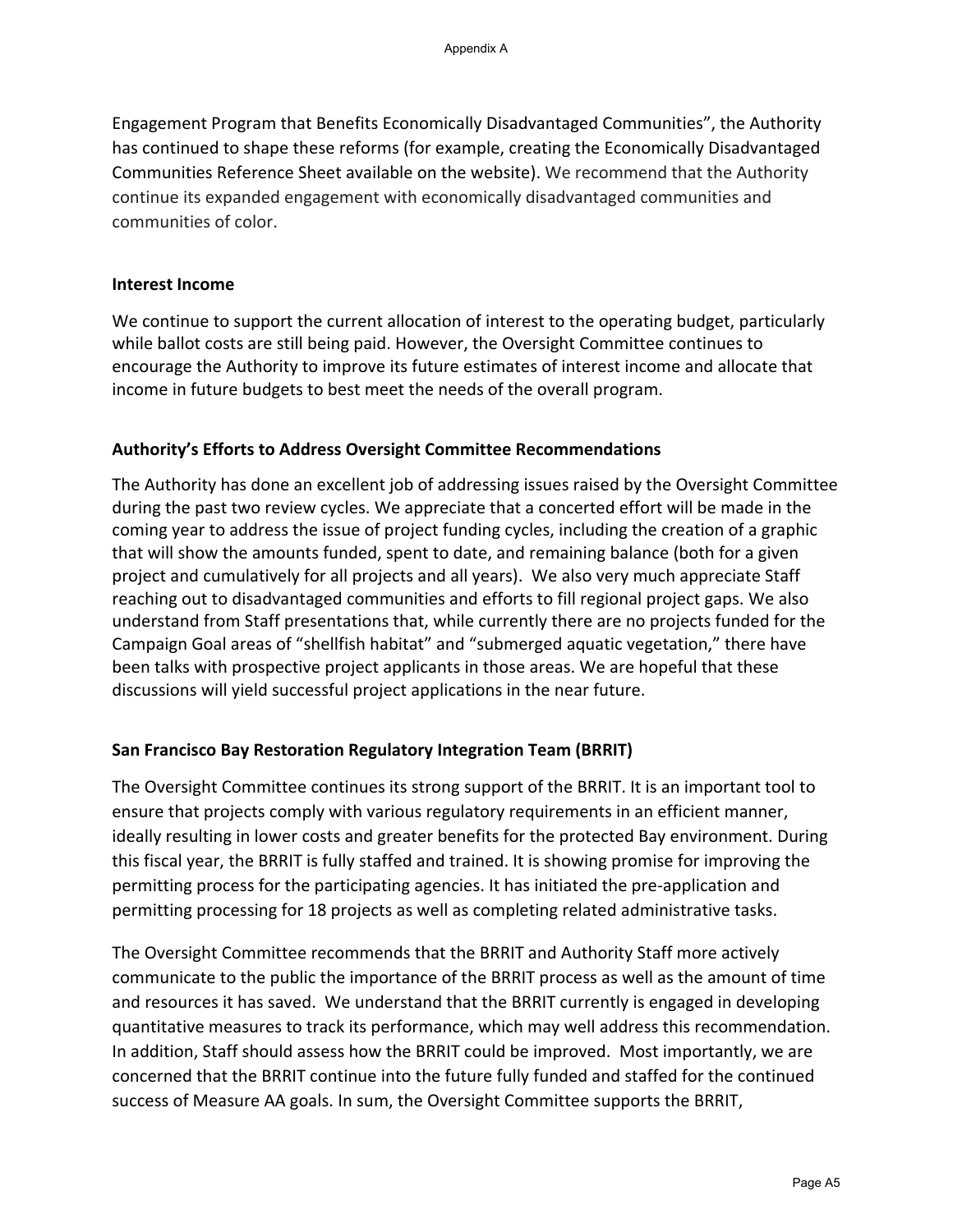recommends that the Authority find ways to guarantee its funding well into the future, and that all those involved assess the opportunities for scaling it up. Reducing the timelines and costs of permitting on SFBRA applicants is a critically important task. Finally, the task of integrating regulatory requirements for monitoring projects with those needed to more broadly understand wetland and landscape condition remains to be done. Secure funding will help the BRRIT to take on this work in close association with the WRMP.

#### **Building for the Future and Managing Expectations**

As we stated last year, "the restoration of the San Francisco Bay will fundamentally improve the Bay Area for decades to come. That vision, which is embodied in the strategic goals for Measure AA, is bold and ambitious." In our view, restoration is imperative. Yet Measure AA may be only a down payment on the efforts required to achieve its goal: to restore and protect the ecological health of the Bay for the benefit of fish, wildlife, natural habitats and the human communities that surround them.

For example, one of Measure AA's campaign goals is to restore 15,000 acres of wetlands and tidal marsh; however, the 1999 Baylands Ecosystem Habitat Goals Report recommended (and its 2015 update -- The Baylands and Climate Change -- affirmed) restoring 100,000 acres of tidal marsh to best support the Bay's native species. Each of Measure AA's other campaign goals similarly can be framed as part of a larger, long-term need for the Bay's benefit. That said, the Oversight Committee would like to see the SFBRA acknowledge that the Habitat Goals Report was formulated before the threat of sea level rise was widely recognized (or fully appreciated), and that future changes in the shoreline will force a reevaluation of both the numeric goals and appropriate sites for future restoration.

We recommend that the Authority assess these overarching regional goals and begin to present them as context in future reports. We need to continue to improve messaging to the public about the importance of these resources in a time of change, possibly rapid change, brought on by large-scale alterations to our climate and ongoing anthropogenic stressors. We provide more specificity on this recommendation below in "Tracking Campaign Goals, Performance Measures and Beyond."

Moreover, while no one expects taxpayers to shoulder the entire burden of restoration and improving resilience for the future, we know that the work must continue. We encourage the Governing Board to start planning for the next steps, including laying the groundwork for reauthorizing Measure AA or otherwise addressing the unmet needs and identifying potential funding partners and sources to augment the Measure AA program.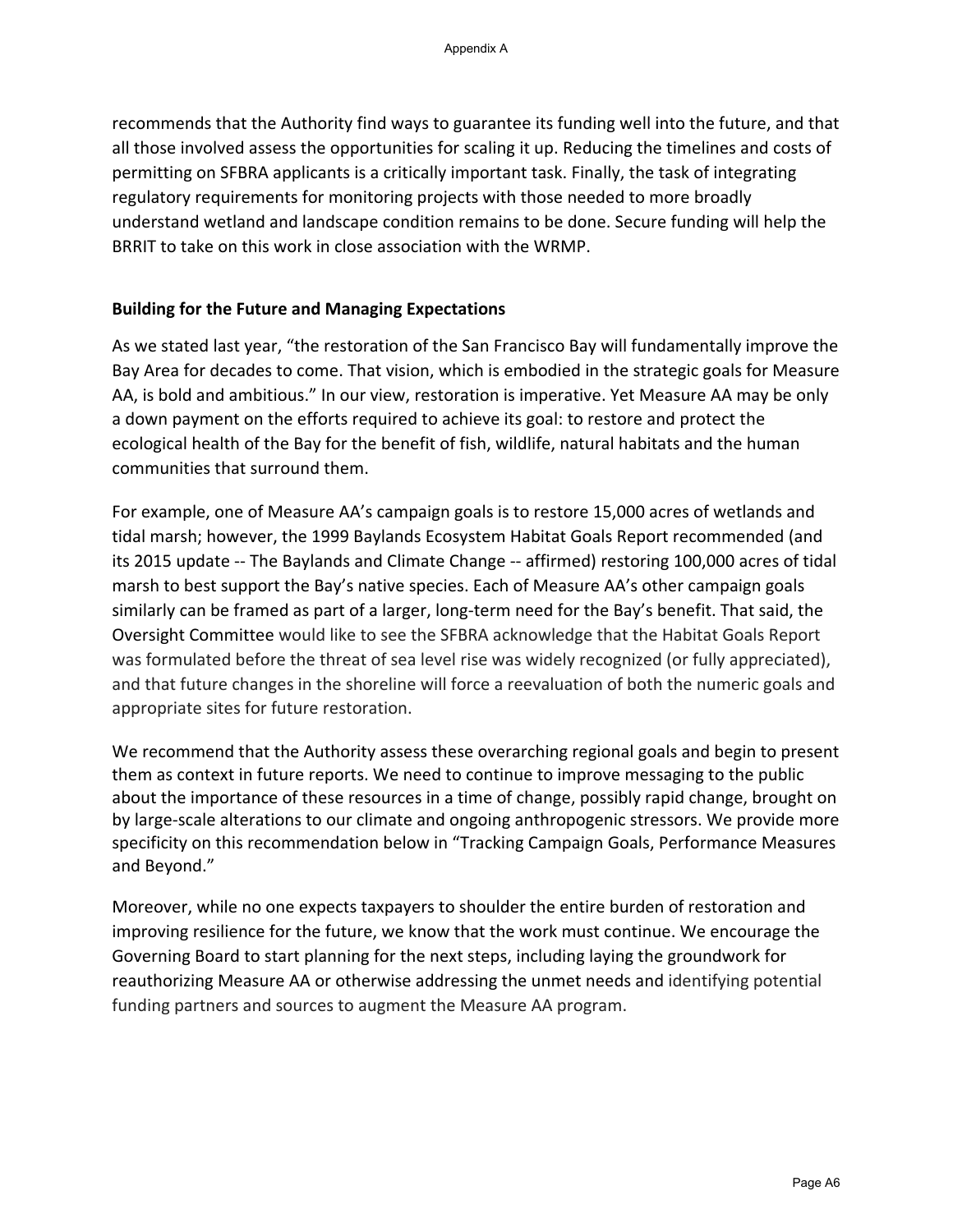### **Geographic Distribution and Specific Habitat Goals**

We are pleased that some of the issues identified from last year were addressed. Obviously, because of the large amount of funding promised to the South SF Bay Shoreline project, that regional goal has been met. We support continued efforts to reach out to the North, East, and West Bay areas to fulfill those regional needs.

The Oversight Committee recommends that the Authority continue to find ways to meet established goals for the categories of shellfish habitat (500 acres) and submerged aquatic vegetation (150 acres). Staff informed us of preliminary steps with project sponsors to begin to address these areas, and we encourage them to keep up with those efforts.

## **Tracking Campaign Goals, Performance Measures and Beyond**

As mentioned above, the Oversight Committee would like to see additional work in the area of addressing how projects fit into a larger landscape-scale context. We break this recommended work into three components: summarizing goals for the ecological system (to supplement the Measure AA Campaign Goals); using these expanded goals to inform project selection; and judging project success, both individually and as a cumulative set.

Recognizing that summarizing the larger goals for the ecological system is no small task, the Oversight Committee does not envision doing original analysis, but rather extracting representative benchmarks from studies already available. For example, recent studies have augmented our knowledge not only about the number of acres of restoration required and which habitats should be represented, but also how these habitats should be arranged on the landscape to maximize the long-term benefits for both wildlife and people. In more specific technical terms, the goals would then encompass habitat extent, landscape composition, and landscape pattern or structure – which includes connectivity between habitat patches. These additional goals or benchmarks provide valuable context for judging the benefits of Measure AA projects and may help to attract additional state and federal funding.

Similarly, we suggest that the Measure AA goals related to community benefits, such as miles of levees and Bay Trail constructed (both in total and near economically disadvantaged communities), also be supplemented with any relevant information that provides Bay-wide context. In each case, we also recommend that the goals or benchmarks be considered for incorporation into performance measures or another logical reporting and communication mechanism.

This expanded list of goals or benchmarks should be used to assess future projects for funding as a supplement to the scoring system already used by the Authority Staff and Advisory Committee. The Oversight Committee is aware that the project selection process, as reflected in the Staff recommendation, already gives consideration to a particular project's conformance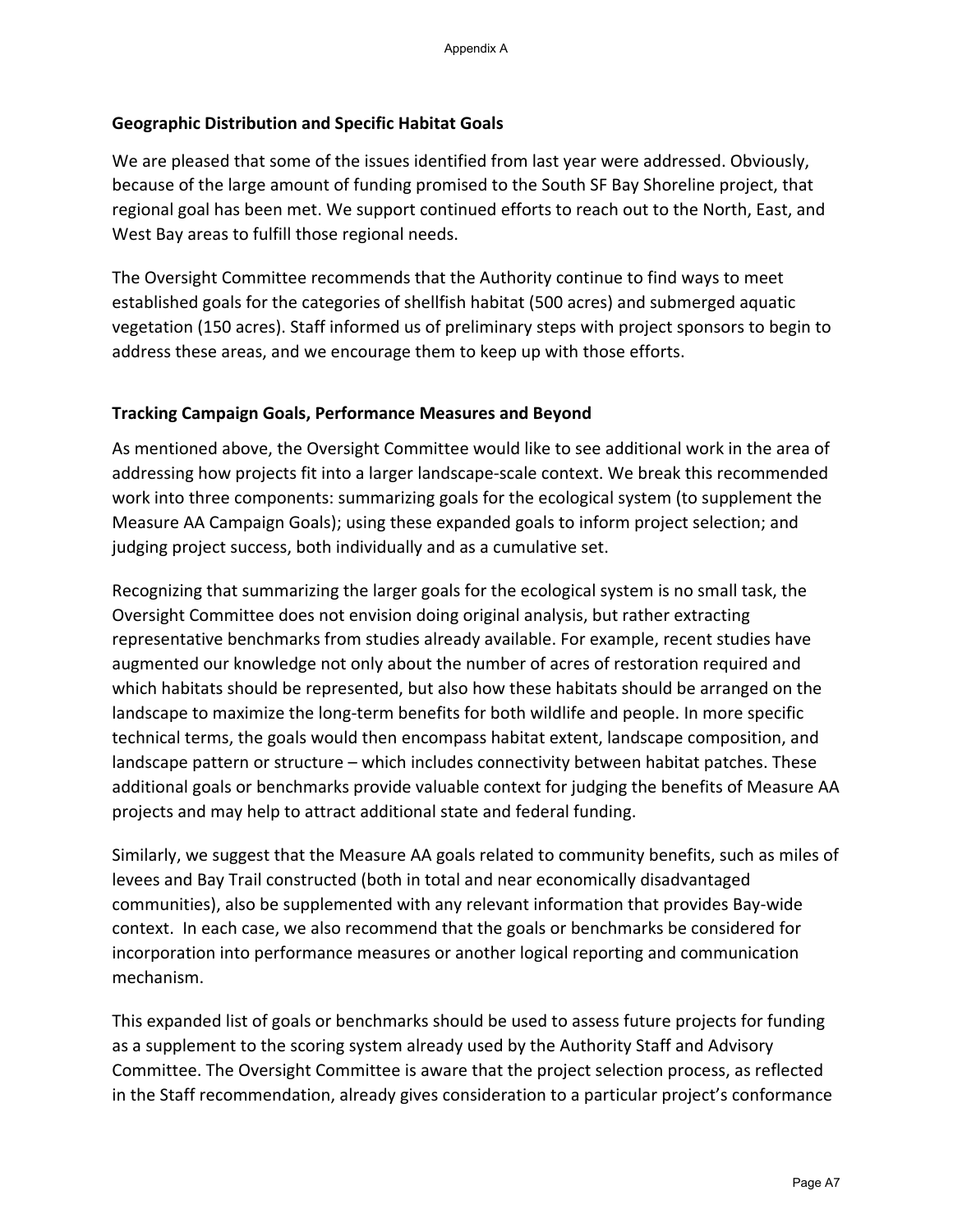with a long list of Bay area studies and policies such as the South Bay Salt Ponds Restoration Project, the Sonoma Creek Baylands Strategy, the SF Baylands Ecosystem Habitat Goals, the SF Bay Subtidal Habitat Goals, SF Bay Joint Venture's Implementation Strategy, BCDC's Coastal Management Program, and more. We recommend that the Authority formalize this existing consideration into a coherent framework, and ultimately provide a tool to identify and nurture projects that are particularly important to complete the landscape.

With respect to judging project success, the Oversight Committee supports making a concerted effort to integrate project data (largely done on a permit-by-permit basis) into system-wide information, not only by tracking progress toward its primary obligation of meeting campaign goals, but also its contribution toward the broader ecosystem goals described above.

Project sponsors need to collect data and information on permit compliance, but also on the delivery of ecosystem services that are delineated in those permits. These are two very different activities. The first is relatively simple and is a recitation of whether things were done as stipulated in the permit conditions. The second is more elusive and requires multiple levels of temporal and spatial analysis. We suggest that the WRMP is the best body to help with identification of overarching metrics (and associated methods) that each permit holder can perform, which will assist with answering system-wide questions about ecosystem function. The WRMP should work closely with the BRRIT to stitch together the regulatory requirements for monitoring so that duplication is eliminated and streamlining is maximized. In so doing, projects funded by the Authority can and should contribute to answering the broader management questions (such as "are we meeting the Measure AA Campaign Goals?") while simultaneously addressing project-specific questions about site performance. These two levels of monitoring dovetail through coordination. In so doing, the data collected should be comparable between and among projects, thus saving on monitoring costs through greater efficiency and the elimination of duplication.

The Oversight Committee understands that these recommendations, while important, are a big ask and that the Authority Staff is already working at full capacity. For this reason, we endorse the notion of contractual assistance to assist in these efforts. Particularly in the case of integrating project data, contractual assistance may be necessary to compile this information, synthesize who is doing what and to what end, and to make recommendations to wetland and aquatic resource managers, including the Governing Board, on ways to integrate monitoring efforts.

#### **EcoAtlas Dashboard**

Last year, we encouraged the Authority to fund the production of a video or tutorial on the use of the EcoAtlas or to have Staff create one so the public can use this interactive tool. This year, we reiterate that recommendation in order to encourage the public and even prospective